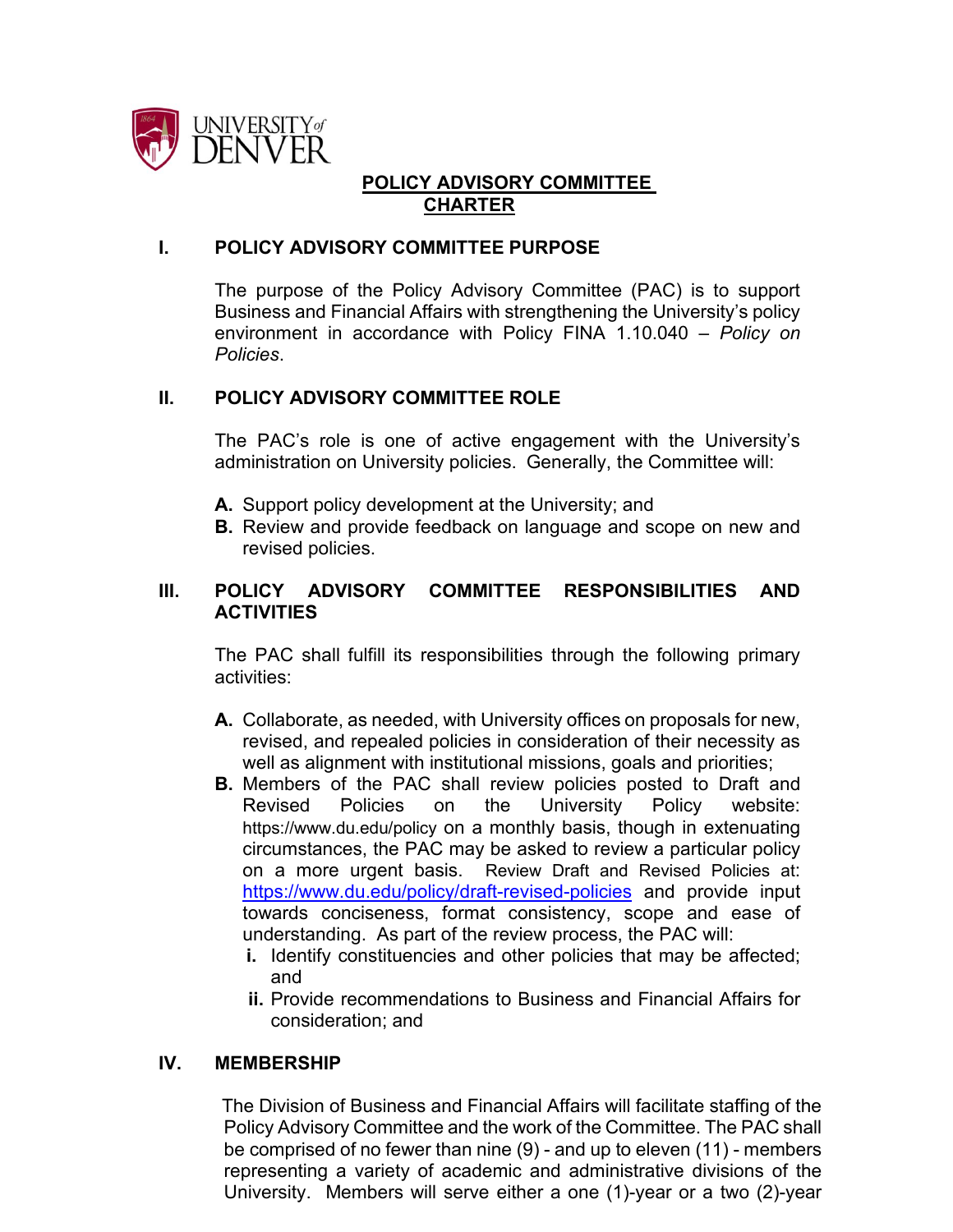term with half of the members appointed for a one (1)-year term, and the remaining members appointed for a two (2)-year term. Terms may be renewed and/or extended upon agreement from the Senior Vice Chancellor for Business and Financial Affairs. The Chair of the Committee shall be appointed by the Senior Vice Chancellor of Business and Financial Affairs. The Chair of the Committee will also solicit volunteers to serve on the Committee, with the goal of ensuring a robust representation of campus constituencies at all times.

## **V. COMMITTEE MEETINGS**

The PAC will meet as needed. Meetings may be held either virtually or in-person.

### **VI. COMMITTEE WORK PROCESS**

- A. Policy review cycle<sup>1</sup>:
	- **i.** On or about the 1st of each month, draft policies (both new and revised) are posted to the Draft and Revised Policies on the University Policy website;
	- **ii.** The Chair will notify the members of the PAC and other constituencies, that drafts have been posted to the Policy website and are available for review;
	- **iii.** Between the 1<sup>st</sup> and 10<sup>th</sup> of each month, Committee members will provide comments on the policy drafts;
	- iv. On or about the 10<sup>th</sup> of each calendar month, updated drafts of the policies will be uploaded to Draft and Revised Policies on the University Policy website;
	- **v.** On or about the 20<sup>th</sup> of each month the final policy is provided to the appropriate Responsible Officer for approval;
	- **vi.** The final version of the policy, as approved by the Responsible Officer, is presented to the Chancellor or Board of Trustees, as appropriate, for approval; and
	- **vii.**Following approval, the final policy is added to the University Policy Library.

<span id="page-1-0"></span><sup>1</sup> A chart outlining the policy review process outlined in the Policy on Policies is included.